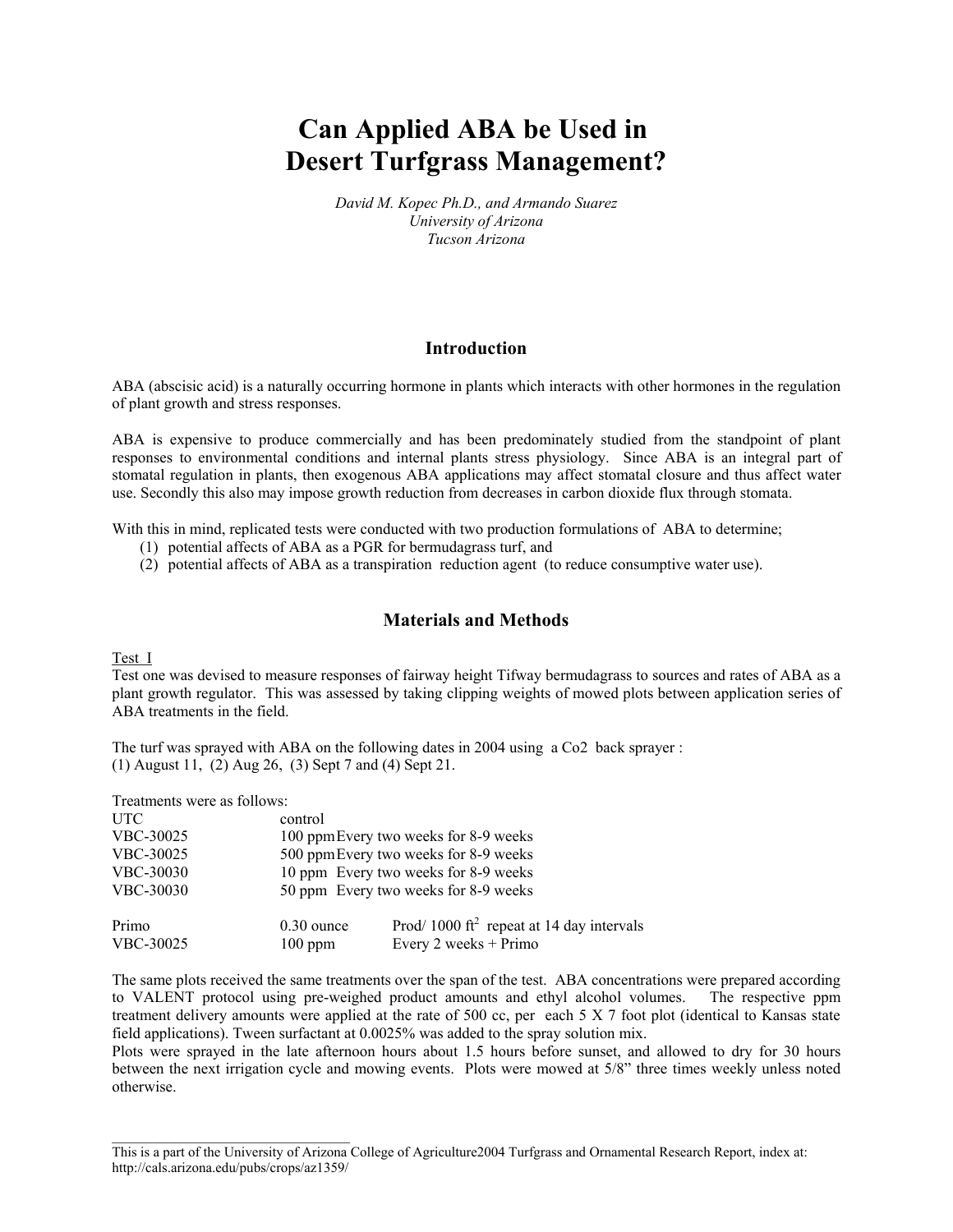Plots were harvested for clippings by mowing one reel width of a triplex mower, dumping the clippings in large plastic pan, followed by bagging the clippings. The clippings were then placed in a convection drying oven for 4-5 days at 135 F, and then weighed. Clipping weight was normalized (expressed) as gram dry weight / day. Clippings were harvested on 20 August, 1 September, 13 September, and 30 September. Visual turfgrass responses were assigned for turfgrass color and quality using the NTEP visual score system  $(1-9)$ ,  $1=$  dead,  $5=$  marginal,  $6=$  fully acceptable,  $9$ = best possible. Visual assessments of the degree of scalping  $(1-6, 1=$  none,  $4=$  moderate  $6=$  severe) (typical of Tifway during the humid rainy season), as well as degree of plot chlorosis (leaf yellowing) were also assigned plot on an as needed basis.

Data was subjected to the analysis of variance ANOVA option using SAS software. The significance for the P value for the overall treatment main affect was selected at  $P=0.05$ . If the main treatment affect was statistically significant, than LSD values were calculated as the treatment mean separation statistic. Treatments were analyzed as formulation/rate combinations, since rates for each formulation were *not* identical.

#### Test II

Since treatments did not show any difference in the field for soil moisture conservation, a second greenhouse test was conducted to measure water use of two turf grasses. Tifway 419 and Sea Isle 2000 Seashore Paspalum were grown as mature turfs in PVC lysimeters. The lysimeters were 4.0 " diameter x 12 " in depth, and filled with a screened calcined clay root zone mixture. Mowing height was 1.5 inches .

Because there were no responses of soil moisture conservation in the field and only one source of ABA remained available in stock, the following treatments were devised to study directly ABA on water use of these two grasses.

| LEVEL A                          | VBC-30025              | $500$ ppm                                                                 | Tifway bermuda                        |
|----------------------------------|------------------------|---------------------------------------------------------------------------|---------------------------------------|
| LEVEL A                          | VBC-30025              | $500$ ppm                                                                 | Sea Isle 1 Paspalum                   |
| <b>LEVEL B</b><br><b>LEVEL B</b> | VBC-30025<br>VBC-30025 | $1000$ ppm<br>$1000$ ppm                                                  | Tifway bermuda<br>Sea Isle 1 Paspalum |
| Level C UTC<br>Level C UTC       |                        | untreated control Tifway bermuda<br>untreated control Sea Isle 1 Paspalum |                                       |

The test was a RCBD with four replications. Because the clipping weights in the field were not significant, the "high rate" of VBC-30025 ABA (500 ppm) was doubled, in a logical effort to determine any potential ABA affect for water use.

ABA was applied on five (5) occasions, and water use (ET mm day<sup>-1</sup>) was measured by weighing lysimeters each day. Treatments were applied to the same lysimeters throughout the span of the test. The difference in gravimetric weight represented water use (synonymous with grass ET). Lysimeters were weighed at day 0, and again at days 1,2,3 to obtain 3 days of individual ET values. Analysis was performed on each of the 15 individual weighing days, for the sum of each 3 day cycle (the cycle Et total mm) and for the sum of 15 days of total ET. All 24 lysimeters were maintained at a 1.5 inch mowing height.

### **Results and Discussions**

Test 1: PGR Via Clipping Growth Reduction

The F ratio for dry clipping weight production was significant one of four clipping harvests (30 Sept) after four repeat applications of all treatments were made. (Table 1).

On 20 August, (harvest one), there was a slight (but not statistically significant) response for both products as ABA rates increased. Primo produced the least amount of clippings at this time, about 50% of that of the controls.

On 1 Sept, the drastic reduction in clippings arose from harvest reductions when another tri-plex mower using smooth rollers was used (same 5/8"height). Differences in weight and the affect of smooth rollers most probably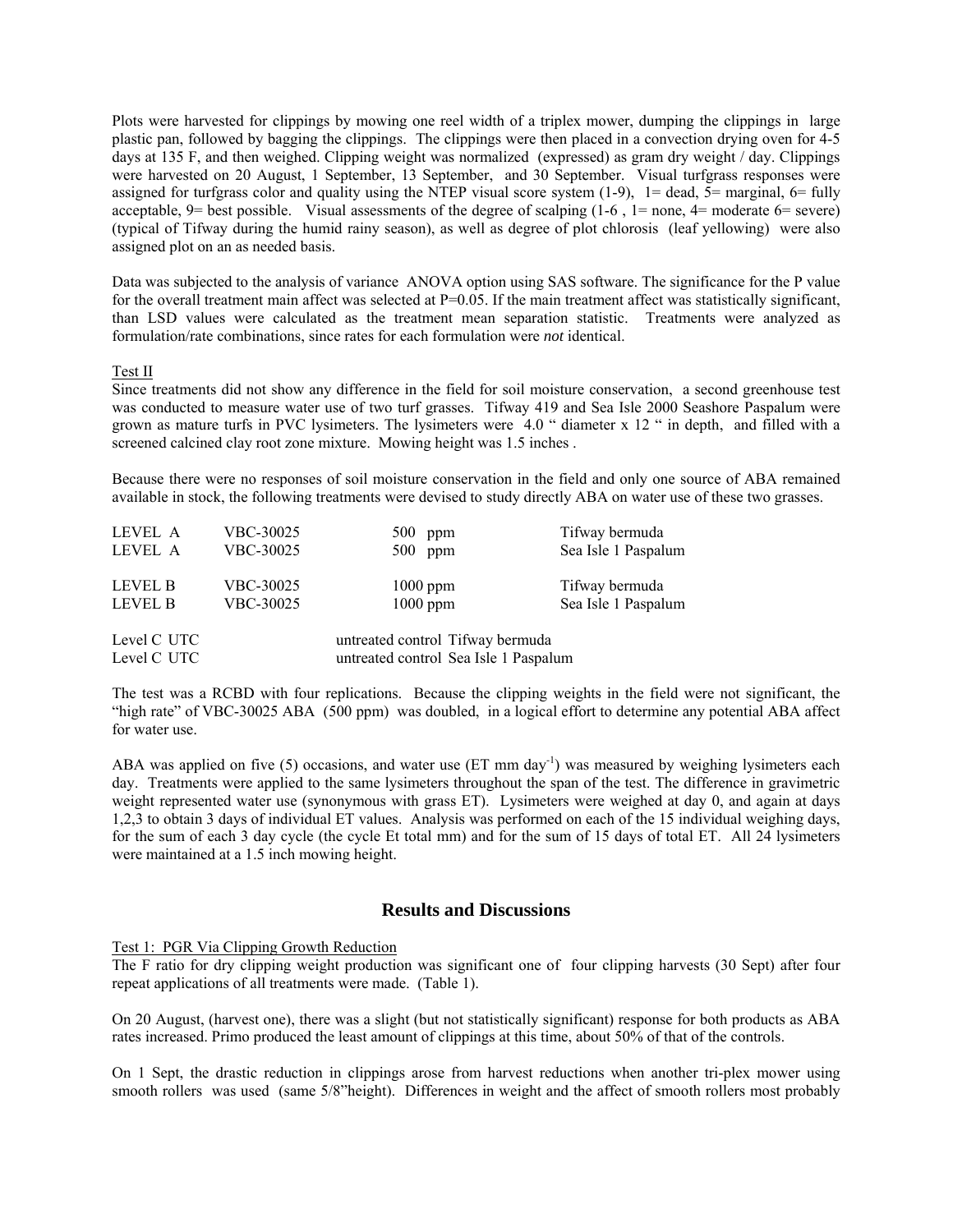caused this bias, which all plots experienced at this harvest. Again, there was a slight (but not statistically significant) response for both products as rates increased. The UTC did produce similar clipping amounts, however.

On 13 September, (after application number three), There still was no significant affect of treatments for clipping weight production. Primo plus VBC 30025  $@$  100 ppm produced the least clippings among treated plots. It should be noted that scalping of the UTC, (which occurs frequently and readily on Tifway 419 during the humid rainy season, even when mowed 3 times weekly) most likely was the cause of low clipping harvest weights. Rate responses for each chemical did not occur (even in treatment rank).

On 30 September, the treatment main affect was significant, mainly from the fact that the tank mix of VBC 30025  $\omega$ 100 ppm plus Primo produced low clipping weights compared to other treatments. Again, the UTC had low harvest weights. Again, rate responses for each chemical did not occur (even in treatment rank).

Mean turfgrass color responses were not significantly different on any of the four evaluation dates. However, mean color response among treated turfs did improve after the first application series. (Table 2).

Percent plot scalping and percent plot straw turf values were assigned to plots in August and September, respectively These responses were also not related to treatments (Table 3).

Overall turfgrass quality scores were assigned to plots in August and September. All treatments and the UTC produced acceptable quality turfs. Although the treatment main effect was not statistically significant, VBC 30030  $\omega$  50 ppm ranked numerically highest for turf quality on two of three evaluation dates (Table 4).

Visual turf density scores were also fully acceptable, with no significant response to applied ABA formulation/rate combinations. The degree and extent of plot yellowing (chlorosis) was also not related to treatments. (Table 5).

In conclusion, ABA applications did not affect growth reduction (as measured via dry weight clipping production). Primo had the most impact after the first application, but did not do so afterwards. ABA formulations and rates did not produce adverse color or quality attributes, but again, did not suppress growth.

#### Test II: ABA Affects on Reduction of Water Use - Grass Affect

When averaged over both ABA ppm levels of VBC-30025, the grass main affect (Bermuda vs. paspalum) was significant on 9 of 15 individual "ET days" for water use. The water use value is given in terms expressed as ET mm day <sup>-1</sup>. In all cases, the seashore paspalum had a higher ET than the bermuda. Differences averaged from 8-14% for water use between paspalum vs. Bermuda. Seashore paspalum used significantly more water than Bermuda on days 1,2,3,7,8,9,13,14,15, (Table 6).

For the total water use per cycle (ET mm), the grass affect (averaged over all ABA levels and controls) was significant on 3 of the five cycles. This occurred on cycles 1,3, and 5. Again, paspalum used more water than the Bermuda (Table 7).

The grand sum (mean sum Table 7) is the total ET for all of the 15 measurement days. When averaged over all ABA affects ( no ABA, 500 ppm, and 1000 ppm), Bermuda used 50.8 mm water, and seashore paspalum used (statistically significant) more water 54.5 mm water.

#### ABA Affect

When averaged over both of the grasses, the affect of ABA was significant on 11 of 15 ET measurement days. This occurred on days, 1,2,3,4,5,7,8,9,13,14,15 (Table 6).

On most days 1-8, both rates of ABA (500 and 1000 ppm) had less water use than the non treated controls, and both rates were equal in affect . That is to say, they caused a lower water use rate compared to the control, AND the reduction was equal in affect (no significant rate response between both the 500 and 1000 ppm ABA treatments). This was true on days,  $1,2,3,7,8$  and 14 (Table 6).

On other days when ABA caused a water use reduction, it was the high rate alone of ABA at 1000 ppm which only which caused a significant reduction in water use. This was the case on days 4 and 5 (Table 6).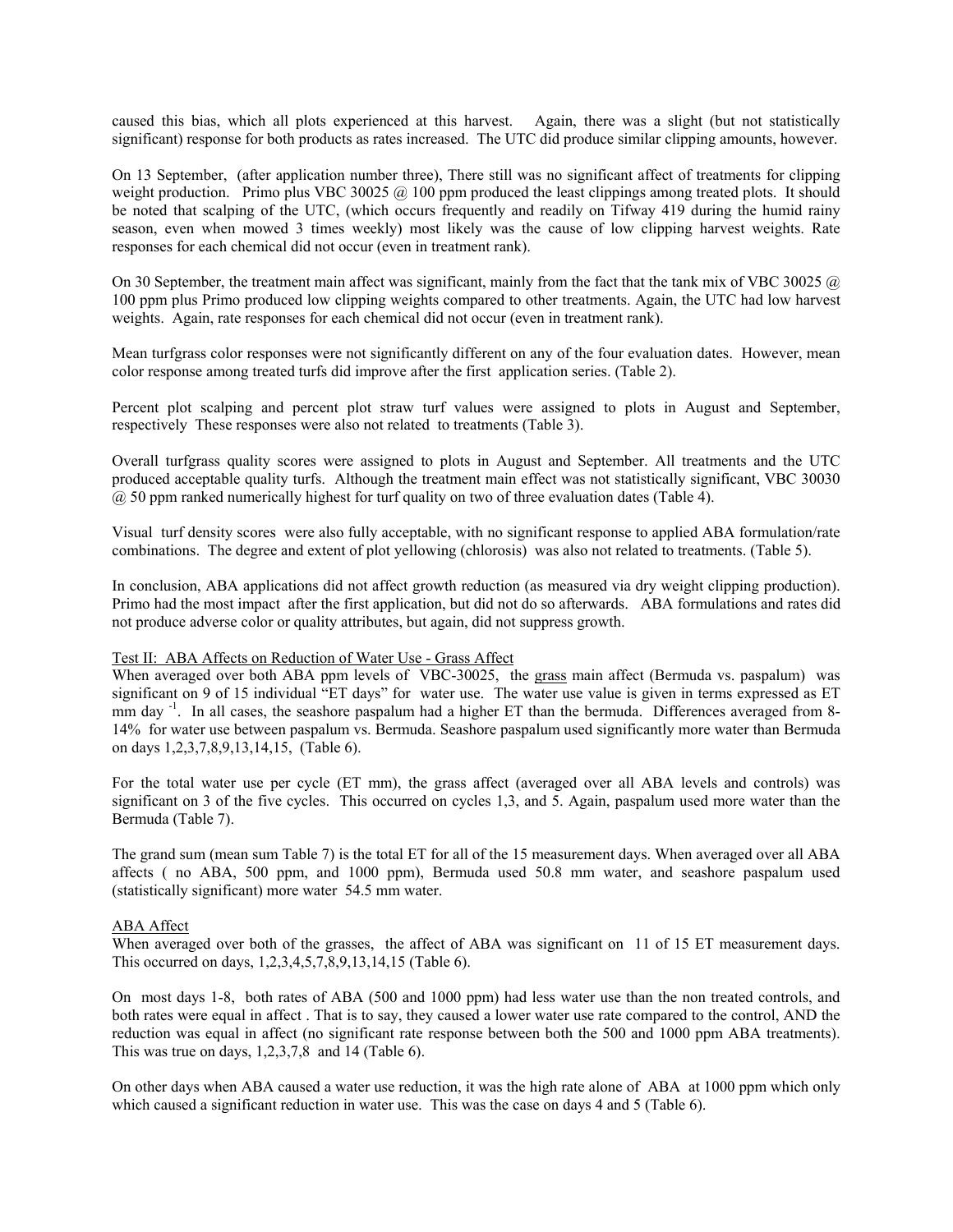Still remaining, is the fact that there were days when the higher application rate of 1000 ppm ABA caused a greater decrease in water use, than the 500 ppm rate. This was true on days 9, and 13 and 15 (Table 6). Note as well on these dates that both the high AND low rates of ABA caused lower ET rates compared to untreated controls.

In comparison review of the rate affects for reduction in water use (averaged over both grass species):

- 1. ABA significantly decreased water use on 11 of 15 ET measurement days compared to untreated controls.
- 2. Of these 11 days, the 500 ppm = 1000 ppm for water use, on 6 of these days.
- 3. Of these 11 days, the high rate of 1000 ppm ABA caused a greater reduction in ET (water use) than the low rate of 500 ppm on 3 of the 11 days.
- 4. Of these 11 days, *only* the high rate of ABA (1000 ppm) caused a significant reduction in ET (water use) on two days.

The grand sum (mean sum Table 7) is the total ET for all of the 15 measurement days. When averaged over both grasses, it was the *high rate* alone of ABA (1000 ppm) which caused a significant reduction in water. The mean ET sum for UTC (no applied ABA) was 64.2 mm, while ABA at 500 ppm had an ET sum of 60.0 mm. The high ABA rate of (1000 ppm) had the lowest ET sum of 57.0 mm. Compared to non-treated turfs, the high rate of ABA resulted in lowering the ET by almost 12%, averaged across both grasses , while the low rate (500 ppm) resulted in a lower ET of 7% averaged across both grasses.

#### Grass X ABA Interactions

Interactions are the comparison of the affects of different levels of treatments, when combined with the levels of other treatments. In this study, we had 2 grass species, and 3 levels of chemical treatment ( none, 500 and 1000 ppm). If grasses behave relatively "the same" in response to ABA levels, as we look at the responses from "one grass to another' than there is no interaction. The implication is, when there is no interaction, than the relative responses are the same. If an interaction exists, than one grass is responding in a different way to either one or both levels (rates) of ABA. In this study, a particular interaction causes one to look at the response to ABA *for each grass individually*. In essence it is desirable NOT to have interactions, since the "product spectrum" includes the same relative affect on both grasses.

Based on the 15 daily individual ET measurement events, a significant statistical interaction occurred on only 2 of 15 days (Table 7). In these cases, it was the non- treated paspalum turf (Pasp C) which caused the interaction, because of its high water use . Its ET was relatively greater than BOTH the ABA treated turf, and also that of the non treated bermudagrass. Thus, the statistical interaction occurred. More importantly, are the affects of "ABA" discussed previously.

Based on the summed cycle ET totals , and the total ET sum for all 15 days of measurement, There were no statistical interactions detected.

Based on the total ET sum for all days of measurement ( mean sum: Table 2), one can still compare ABA levels within grass for discussion.

Bermudagrass had a total ET in this study of 54.5 mm, while paspalum had 58.6 mm total water use. The percent reduction in overall water use for ABA level for each individual grass was as follows :

Bermuda = (ABA 500 ppm : 4.5 %) (ABA 1000 ppm : 10%) Paspalum =  $(ABA 500 ppm : 9\%)$   $(ABA 500 ppm : 13\%)$ 

Note again the ABA source was VBC-30025, which was available in a quantity that made this extra testing possible. VBC-30030 should be tested at multiple (and most likely higher application rates) as a potential ET reduction use agent. Once a "rate" is established, then the length of affect can be defined which is critical to determine application intervals.

Text = FN : ABA VALENT rep:doc /tosh/ my docs; Tables = FN : ABA VALENT TIF 04 .xls ; Tables = FN : Table ABA by day.doc; Tables = FN : Table ABA by cycle .doc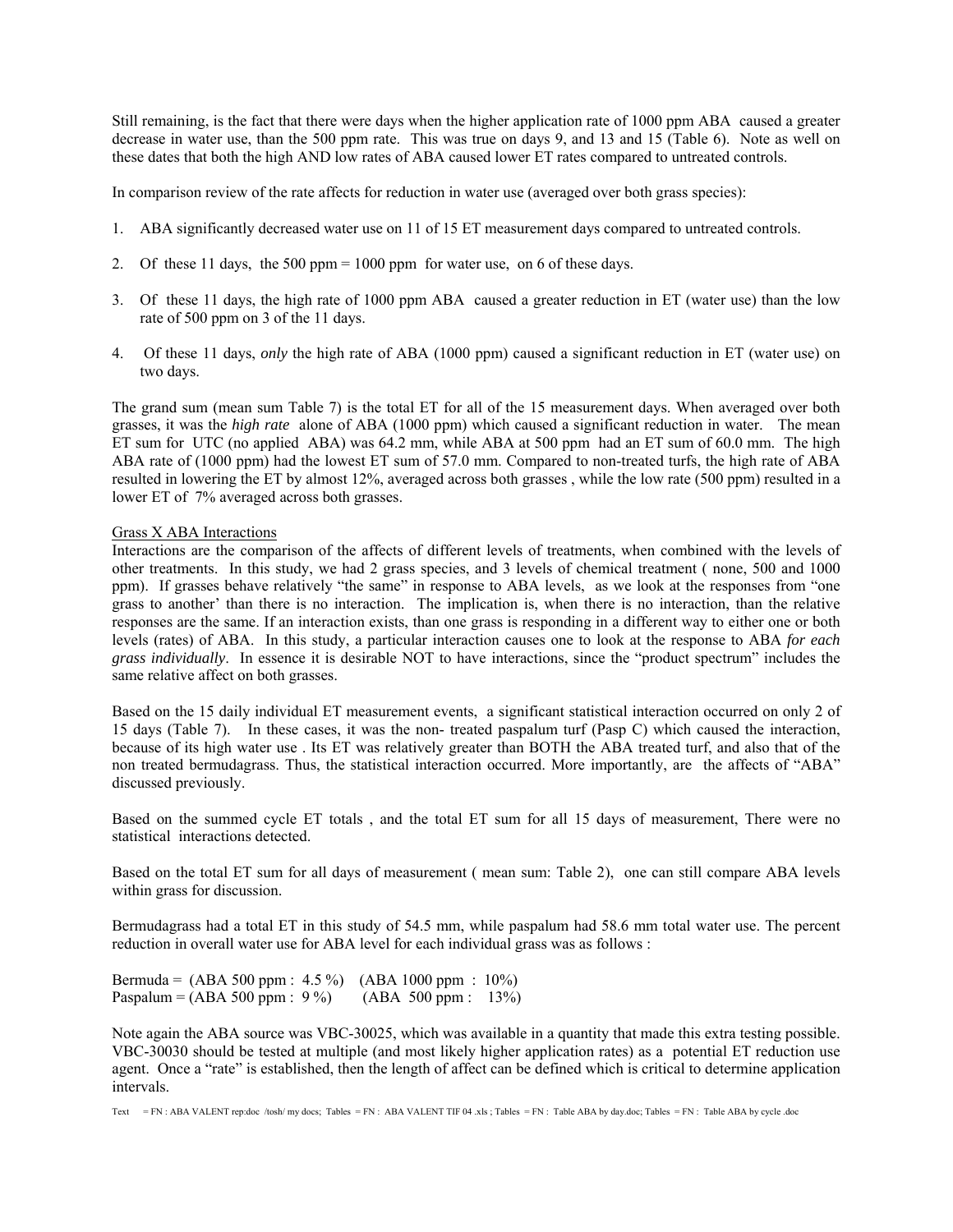Table 1. Clipping weights, grams/ m<sup>2</sup> (normalized) of a Tifway Bermudagrass Fairway as  **affected by select plant growth regulators. Summer 2004. University of Arizona, Karsten Turfgrass Research Facility, Tucson, AZ.**

| <b>Treatments</b>           | $20 - Aug$ | 1-Sep | 13-Sep | 30-Sep  |
|-----------------------------|------------|-------|--------|---------|
| VBC-30025 @ 100 ppm         | 43.9       | 2.5   | 23.2   | 8.4 a   |
| VBC-30025 @ 500 ppm         | 50.6       | 2.0   | 28.5   | 7.6a    |
| VBC-30030 @ 10 ppm          | 45.4       | 4.3   | 26.2   | 7.1 ab  |
| VBC-30030 @ 50 ppm          | 53.3       | 2.9   | 24.0   | 8.4 a   |
| PRIMO @ 0.3 oz prod. /M     | 29.6       | 3.2   | 28.6   | 5.7 abc |
| VBC-30025 @ 100 ppm + PRIMO | 45.7       | 1.4   | 17.9   | 3.3cb   |
| <b>UTC</b>                  | 63.5       | 2.0   | 10.2   | 1.9c    |
| test mean                   | 47.4       | 2.6   | 22.6   | 6.0     |
| <b>LSD</b>                  | ns         | ns    | ns     | 3.9     |

**Table 2. Visual COLOR of a Tifway Bermudagrass Fairway as affected by select plant growth regulators. Summer 2004. University of Arizona, Karsten Turfgrass Research Facility, Tucson, AZ.**

| <b>Treatments</b>           | $21 - Aug$ | $30 - Aug$ | 8-Sep | 22-Sep |
|-----------------------------|------------|------------|-------|--------|
|                             |            |            |       |        |
| VBC-30025 @ 100 ppm         | 6.0        | 6.3        | 6.8   | 6.5    |
| VBC-30025 @ 500 ppm         | 5.5        | 6.5        | 7.3   | 7.5    |
| VBC-30030 @ 10 ppm          | 5.3        | 6.0        | 6.5   | 6.8    |
| VBC-30030 @ 50 ppm          | 5.8        | 6.8        | 7.3   | 6.3    |
| PRIMO @ 0.3 oz prod. /M     | 4.5        | 6.0        | 6.0   | 6.3    |
| VBC-30025 @ 100 ppm + PRIMO | 5.3        | 6.3        | 6.8   | 7.8    |
| <b>UTC</b>                  | 6.5        | 6.8        | 6.5   | 7.8    |
|                             |            |            |       |        |
| test mean                   | 5.5        | 6.4        | 6.7   | 7.0    |
| <b>LSD</b>                  | ns         | ns         | ns    | ns     |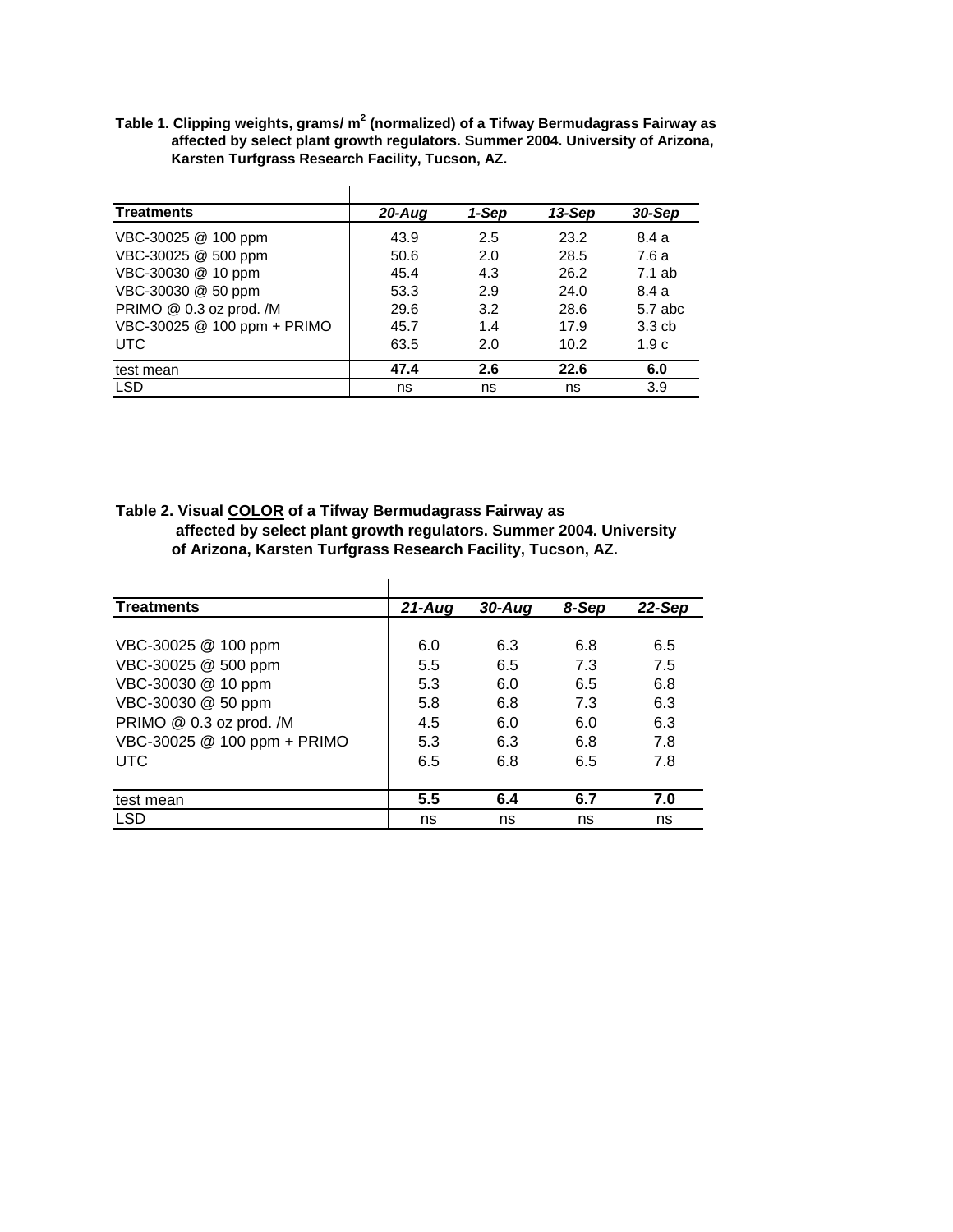|                             | %-scalp | %-straw    |          |
|-----------------------------|---------|------------|----------|
| <b>Treatments</b>           | 21-Aua  | $30 - A u$ | $22-Sep$ |
|                             |         |            |          |
| VBC-30025 @ 100 ppm         | 8.8     | 2.5        | 3.0      |
| VBC-30025 @ 500 ppm         | 18.8    | 6.8        | 4.8      |
| VBC-30030 @ 10 ppm          | 11.3    | 5.5        | 2.3      |
| VBC-30030 @ 50 ppm          | 9.5     | 2.5        | 2.3      |
| PRIMO @ 0.3 oz prod. /M     | 5.0     | 1.3        | 2.3      |
| VBC-30025 @ 100 ppm + PRIMO | 10.0    | 5.5        | 2.5      |
| <b>UTC</b>                  | 13.3    | 3.8        | 1.0      |
|                             |         |            |          |
| test mean                   | 10.9    | 4.0        | 2.6      |
| LSD                         | ns      | ns         | ns       |

## **Table 3. %-Scalping and %-straw of a Tifway Bermudagrass Fairway as affected by select plant growth regulators. Summer 2004. University of Arizona, Karsten Turfgrass Research Facility, Tucson, AZ.**

**Table 4. Overall Turf QUALITY of a Tifway Bermudagrass Fairway as affected by select plant growth regulators. Summer 2004. University of Arizona, Karsten Turfgrass Research Facility, Tucson, AZ.** 

| <b>Treatments</b>           | $30 - Aug$ | 8-Sep | $22-Sep$ |
|-----------------------------|------------|-------|----------|
|                             |            |       |          |
| VBC-30025 @ 100 ppm         | 6.5        | 7.0   | 7.3      |
| VBC-30025 @ 500 ppm         | 6.3        | 7.8   | 7.5      |
| VBC-30030 @ 10 ppm          | 6.3        | 7.3   | 6.5      |
| VBC-30030 @ 50 ppm          | 7.5        | 8.3   | 7.3      |
| PRIMO @ 0.3 oz prod. /M     | 6.3        | 7.0   | 6.5      |
| VBC-30025 @ 100 ppm + PRIMO | 6.3        | 6.0   | 7.5      |
| UTC.                        | 6.8        | 7.3   | 8.0      |
|                             |            |       |          |
| test mean                   | 6.5        | 7.2   | 7.2      |
| LSD                         | ns         | ns    | ns       |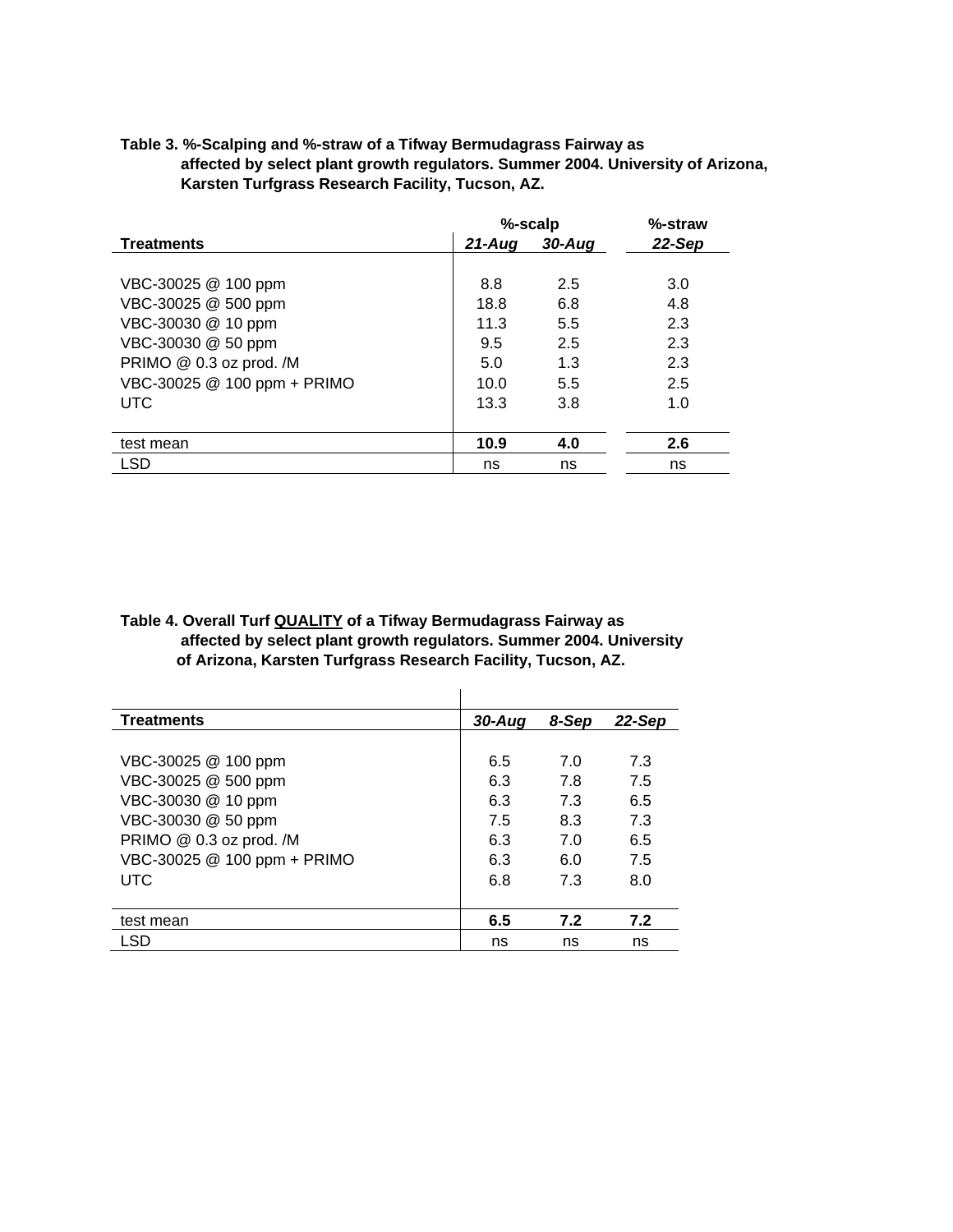**Table 5. Canopy DENSITY, DEGREE CHLOROSIS and %-PLOT CHLOROSIS on Sept. 8 of a Tifway Bermudagrass Fairway as affected by select plant growth regulators. Summer 2004. University of Arizona, Karsten Turfgrass Research Facility, Tucson, AZ.**

| <b>Treatments</b>           | density | degree CHL | %-CHL |
|-----------------------------|---------|------------|-------|
|                             |         |            |       |
| VBC-30025 @ 100 ppm         | 7.0     | 2.0        | 5.0   |
| VBC-30025 @ 500 ppm         | 7.0     | 1.8        | 7.5   |
| VBC-30030 @ 10 ppm          | 6.8     | 2.0        | 13.8  |
| VBC-30030 @ 50 ppm          | 7.3     | 1.5        | 8.8   |
| PRIMO @ 0.3 oz prod. /M     | 7.0     | 2.3        | 10.0  |
| VBC-30025 @ 100 ppm + PRIMO | 7.0     | 2.5        | 10.0  |
| <b>UTC</b>                  | 7.3     | 1.8        | 3.8   |
|                             |         |            |       |
| test mean                   | 7.0     | 2.0        | 8.4   |
| <b>LSD</b>                  | ns      | ns         | ns    |

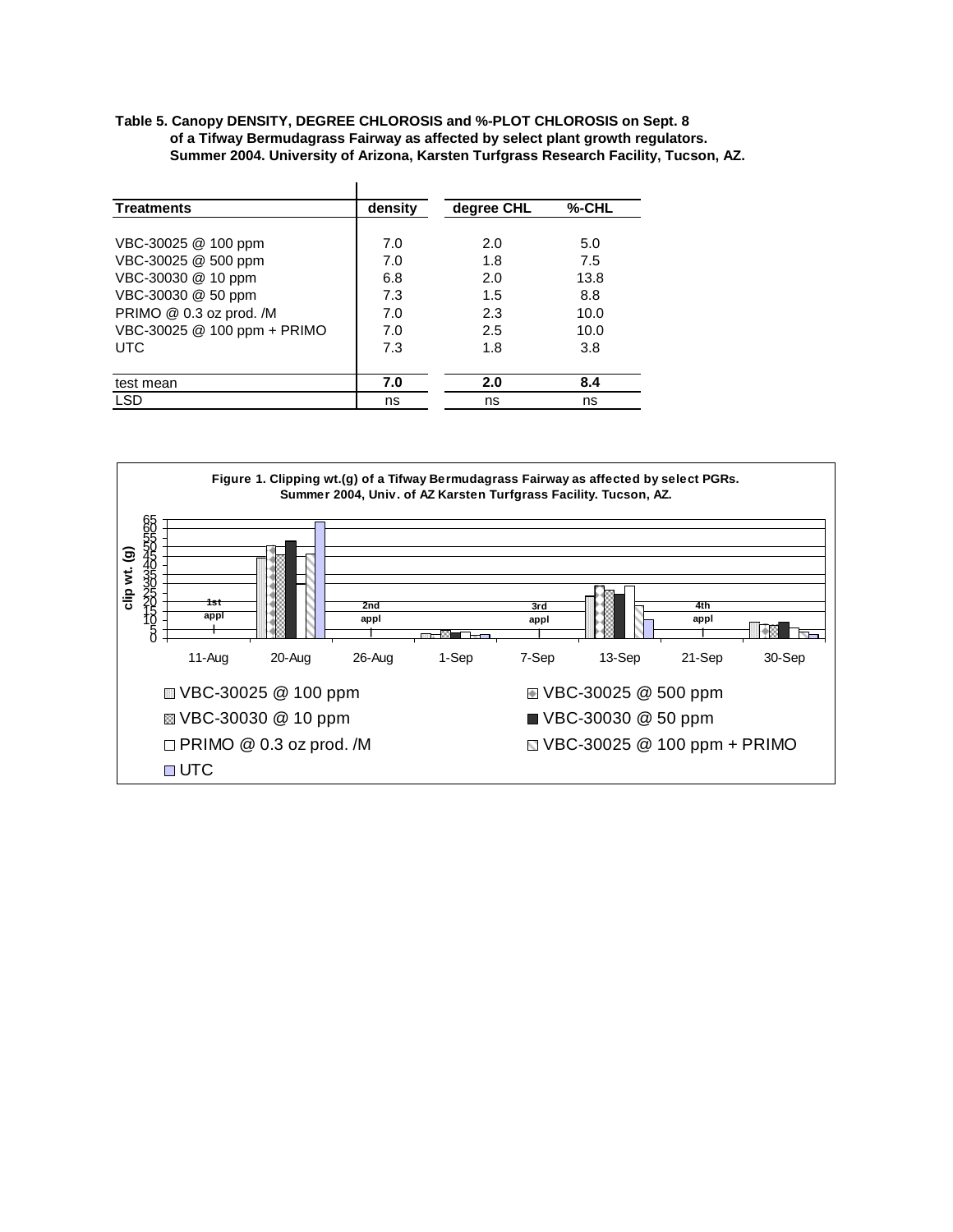|                           |                |              |             |                  |             |           |   |        | Day Number |           |    |           |                |              |           |   |
|---------------------------|----------------|--------------|-------------|------------------|-------------|-----------|---|--------|------------|-----------|----|-----------|----------------|--------------|-----------|---|
| Grass <sup>1</sup>        |                | $\mathbf{1}$ |             | $\overline{2}$   |             | 3         |   | 4      |            | 5         |    | 6         | $\overline{7}$ |              | 8         |   |
| Bermuda                   |                | 2.7          |             | 3.9              |             | 3.5       |   | 4.3    |            | 4.1       |    | 3.8       | 2.6            |              | 3.5       |   |
| Paspalum                  |                | 3.1          |             | 4.3              |             | 3.8       |   | 4.3    |            | 4.4       |    | 4.0       | 2.9            |              | 3.9       |   |
| Significance <sup>2</sup> |                | ***          |             | $***$            |             | $\ast$    |   | NS     |            | <b>NS</b> |    | <b>NS</b> | $\ast$         |              | ***       |   |
| Test Mean <sup>3</sup>    |                | 2.9          |             | 4.1              |             | 3.6       |   | 3.5    |            | 4.3       |    | 3.9       | 2.8            |              | 3.7       |   |
| Treatment <sup>4</sup>    |                | $\mathbf{1}$ |             | $\boldsymbol{2}$ |             | 3         |   | 4      |            | 5         |    | 6         | $\overline{7}$ |              | 8         |   |
| ABA low                   |                | 2.8          | $b^5$       | 4.0              | $\mathbf b$ | 3.6       | b | 4.5    | a          | 4.2       | ab | 3.9       | 2.6            | b            | 3.6       | b |
| ABA high                  |                | 2.7          | $\mathbf b$ | 3.8              | b           | 3.4       | b | 4.0    | b          | 4.0       | b  | 3.7       | 2.5            | b            | 3.5       | b |
| Ctrl                      |                | 3.2          | a           | 4.5              | a           | 3.9       | a | 4.5    | a          | 4.5       | a  | 4.1       | 3.2            | $\mathbf{a}$ | 4.0       | a |
| Significance <sup>2</sup> |                | ***          |             | ***              |             | ***       |   | $***$  |            | $\ast$    |    | <b>NS</b> | **             |              | ***       |   |
| Grass x                   |                |              |             |                  |             |           |   |        |            |           |    |           |                |              |           |   |
| <b>Treatment</b>          |                | 1            |             | $\overline{2}$   |             | 3         |   | 4      |            | 5         |    | 6         | 7              |              | 8         |   |
| Bermuda                   | $\overline{A}$ | 2.6          |             | 3.8              |             | 3.4       |   | 10.3   | a          | 4.1       |    | 3.8       | 2.3            |              | 3.3       |   |
| Bermuda                   | $\overline{B}$ | 2.5          |             | 3.6              |             | 3.2       |   | 9.3    | b          | 3.8       |    | 3.5       | 2.4            |              | 3.3       |   |
| Bermuda                   | $\mathcal{C}$  | 3.0          |             | 4.3              |             | 3.8       |   | 11.1   | ab         | 4.5       |    | 4.2       | 3.0            |              | 3.8       |   |
| Pasp                      | A              | 3.0          |             | 4.2              |             | 3.7       |   | 10.9   | ab         | 4.3       |    | 4.0       | 2.7            |              | 3.9       |   |
| Pasp                      | B              | 3.0          |             | 4.0              |             | 3.6       |   | 10.6   | ab         | 4.3       |    | 3.8       | 2.6            |              | 3.6       |   |
| Pasp                      | $\mathcal{C}$  | 3.3          |             | 4.7              |             | 4.0       |   | 12.0   | ab         | 4.5       |    | 4.1       | 3.4            |              | 4.2       |   |
| Significance <sup>2</sup> |                | <b>NS</b>    |             | <b>NS</b>        |             | <b>NS</b> |   | $\ast$ |            | <b>NS</b> |    | <b>NS</b> | <b>NS</b>      |              | <b>NS</b> |   |

**Table 6. Mean ET (mm day -1) values over 15 days for two grasses after exogenous applications of ABA. University of Arizona, 2004.** 

<sup>&</sup>lt;sup>1</sup> Tifway Hybrid Bermudagrass Sea Isle 1 and Seashore Paspalum. Mow height = 3.8 cm.<br><sup>2</sup> NS is non significant; \*,\*\* and \*\*\* significant at  $P \le 0.05$ , 0.01 and 0.001 respectively.<br><sup>3</sup> Mean of all lysimeters on each ET m

control were no ABA was applied. 5 Mean Separation by Tukey HSD at *P*= 0.05.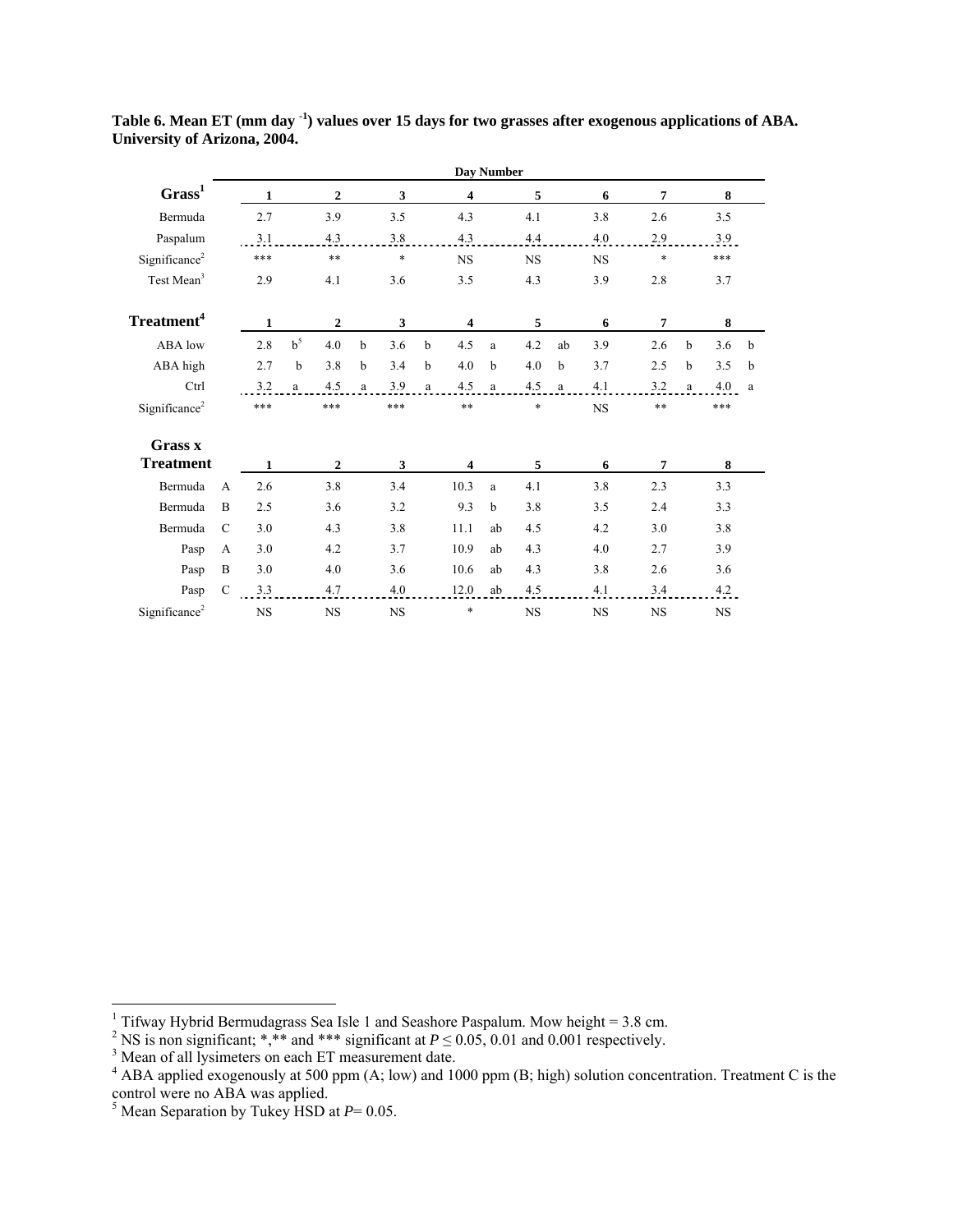## **Table 6 (Continues)**

|                           |               | <b>Day Number</b> |              |           |             |           |        |              |           |              |           |             |
|---------------------------|---------------|-------------------|--------------|-----------|-------------|-----------|--------|--------------|-----------|--------------|-----------|-------------|
| Grass <sup>1</sup>        |               | 9                 |              | 10        | 11          | 12        | 13     |              | 14        |              | 15        |             |
| Bermuda                   |               | 3.3               |              | 4.0       | 3.2         | 4.1       | 4.0    |              | 2.2       |              | 3.0       |             |
| Paspalum                  |               | 3.5               |              | 3.6       | 3.0         | 4.0       | 4.7    |              | 2.5       |              | 3.3       |             |
| Significance <sup>2</sup> |               | $***$             |              | <b>NS</b> | <b>NS</b>   | <b>NS</b> | ***    |              | $***$     |              | $\ast$    |             |
| <b>Test Mean</b>          |               | 3.4               |              | 3.8       | 3.1         | 4.0       | 4.5    |              | 2.3       |              | 3.1       |             |
| Treatment <sup>4</sup>    |               | 9                 |              | 10        | 11          | 12        | 13     |              | 14        |              | 15        |             |
| ABA low                   |               | 3.4               | $\mathbf b$  | 3.7       | 3.0         | 4.1       | 4.3    | $\mathbf b$  | 2.3       | b            | 3.1       | b           |
| ABA high                  |               | 3.1               | $\mathbf c$  | 4.0       | 3.3         | 4.1       | 4.0    | $\mathbf{c}$ | 2.1       | b            | 2.8       | $\mathbf c$ |
| Ctrl                      |               | 3.7               | $\mathbf{a}$ | 3.6       | 3.0         | 4.0       | 4.9    | a            | 2.6       | $\mathbf{a}$ | 3.5       | a           |
| Significance <sup>2</sup> |               | ***               |              | <b>NS</b> | NS          | <b>NS</b> | ***    |              | ***       |              | ***       |             |
| Grass x                   |               |                   |              |           |             |           |        |              |           |              |           |             |
| <b>Treatment</b>          |               | 9                 |              | 10        | 11          | 12        | 13     |              | 14        |              | 15        |             |
| Bermuda                   | A             | 3.2               |              | 3.8       | 3.1         | 4.1       | 3.9    | cd           | 2.1       |              | 3.2       |             |
| Bermuda                   | B             | 3.0               |              | 4.7       | 3.6         | 4.3       | 3.8    | d            | 2.0       |              | 2.7       |             |
| Bermuda                   | $\mathcal{C}$ | 3.6               |              | 3.5       | 2.9         | 3.8       | 4.5    | bc           | 2.4       |              | 3.3       |             |
| Pasp                      | A             | 3.5               |              | 3.7       | 3.0         | 4.1       | 4.6    | h            | 2.4       |              | 3.2       |             |
| Pasp                      | B             | 3.2               |              | 3.4       | 2.9         | 3.9       | 4.2    | $\mathbf{c}$ | 2.2       |              | 2.9       |             |
| Pasp                      | $\mathcal{C}$ | 3.8               |              | 3.7       | 3.1         | 4.2       | 5.4    | a            | 2.9       |              | 3.7       |             |
| Significance <sup>2</sup> |               | <b>NS</b>         |              | <b>NS</b> | $_{\rm NS}$ | <b>NS</b> | $\ast$ |              | <b>NS</b> |              | <b>NS</b> |             |
|                           |               |                   |              |           |             |           |        |              |           |              |           |             |